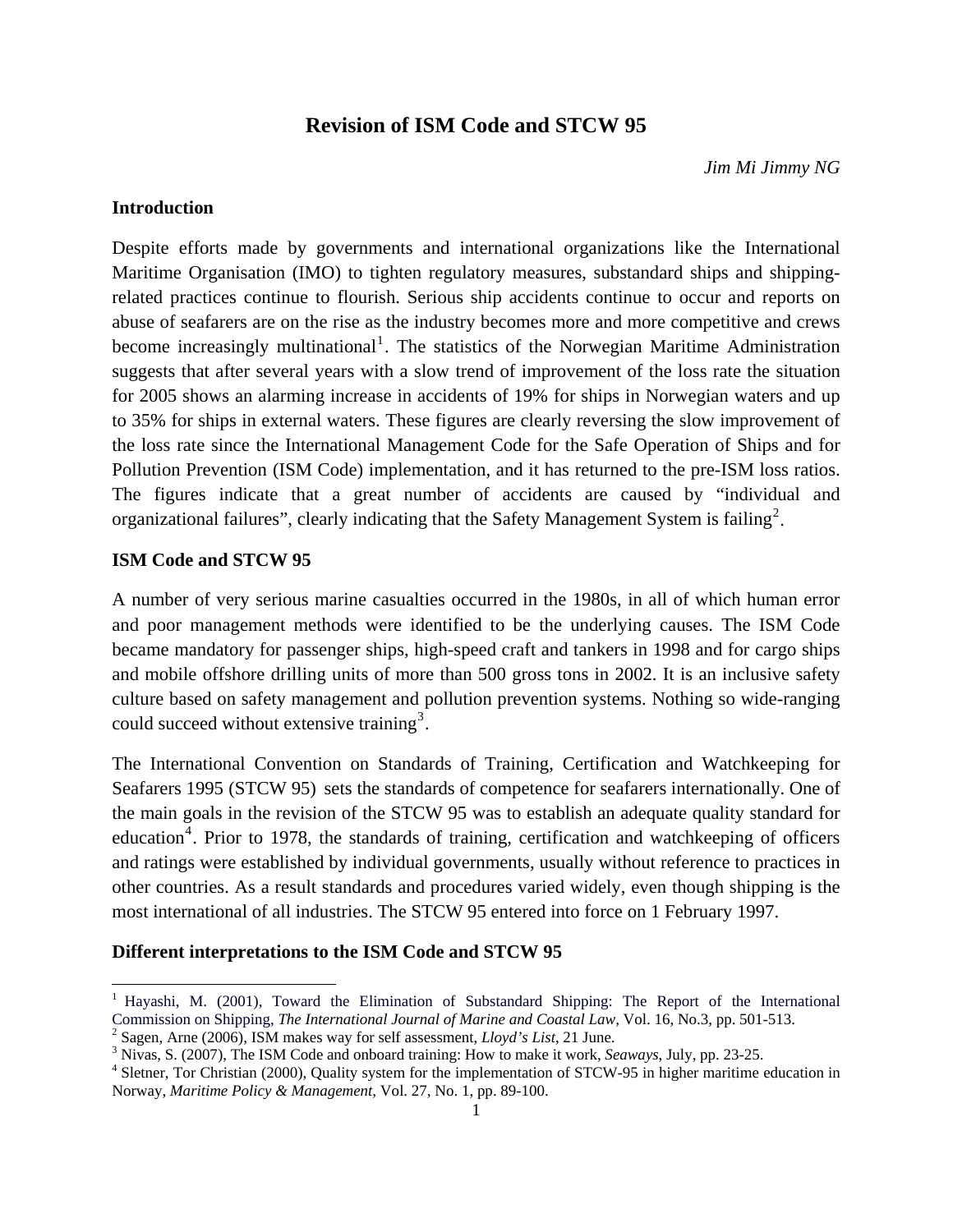Though many nations provide excellent training, the performance criteria and evidence required for evaluation competence under the STCW Code are open to differing interpretations and this has caused increasing unease. The IMO's Maritime Safety Committee (MSC) meeting in May 2006 accepted a proposal from the STW Sub-committee for a comprehensive review of the Convention and the Code. There is already a wide-ranging debate on different aspects of competency that will shape the STCW agenda<sup>[5](#page-1-0)</sup>.

#### **Competence of management and operation**

The Nautical Institute and Institute of Marine Engineering, Science & Technology have set up a STCW Working Group and discussed the following subjects and they are assessment of competence, period of seagoing service, competence assessor, ship handling, leadership training, manning and fatigue, training for new and emerging technologies including ECDIS training, ship safety manager, risk assessment, fraudulent certification, cargo endorsements and tanker operator competence. As to the competence of the assessor, the current practice is that the Code mandates basic instructor and assessor qualifications but these levels are not set against criteria. Most instructors and assessors undergo rigorous national training programmes, but the issues of an international standard and how quality should be assured were raised  $6$ .

The starting point for the revision of the STCW 95 underlines the importance of establishing a defined level for educational standards. The goal is to ensure that all personnel shall be competent to undertake their duties for the safety of mankind and the environment. Well-defined quality standards for education are definitely required for changes onboard and ashore in technology, operations, practices and working procedures. STCW 95 recognizes the foregoing in order to eliminate accidents and pollution of the environment at sea<sup>[7](#page-1-2)</sup>.

#### **Manning**

 $\overline{\phantom{a}}$ 

The International Federation of Ship Masters' Associations believes that the IMO should develop a goal-based standard against which proposed manning levels of vessels of similar size, trade, level of automation and information technology support can be evaluated in a consistent manner. Drawing on scientific studies into fatigue and casualty data analysis, a joint submission of the United Kingdom, Sweden and Spain argues that the costs of accidents outweigh those of inaction<sup>[8](#page-1-3)</sup>. It is impossible to separate fatigue from undermanning and the general fatigue on a ship is directly caused by the manning problems on ships. Regardless of the size of ship or the

<span id="page-1-0"></span><sup>5</sup> Teo, R. (2006), Training the teachers: Standards in training and assessment beyond STCW 95, *Seaways*, July, pp. 12-14.

<span id="page-1-1"></span><sup>&</sup>lt;sup>6</sup> Aylott, P. (2007), Working together to improve STCW, *Seaways*, August, pp. 15-16.

<span id="page-1-2"></span><sup>&</sup>lt;sup>7</sup> Sletner, Tor Christian (2000), Quality system for the implementation of STCW-95 in higher maritime education in Norway, *Maritime Policy & Management,* Vol. 27, No. 1, pp. 89-100. 8

<span id="page-1-3"></span>Lloyd's List Correspondent (2007), IMO finally wakes up to fatigue problems, *Lloyd's List*, 22 January.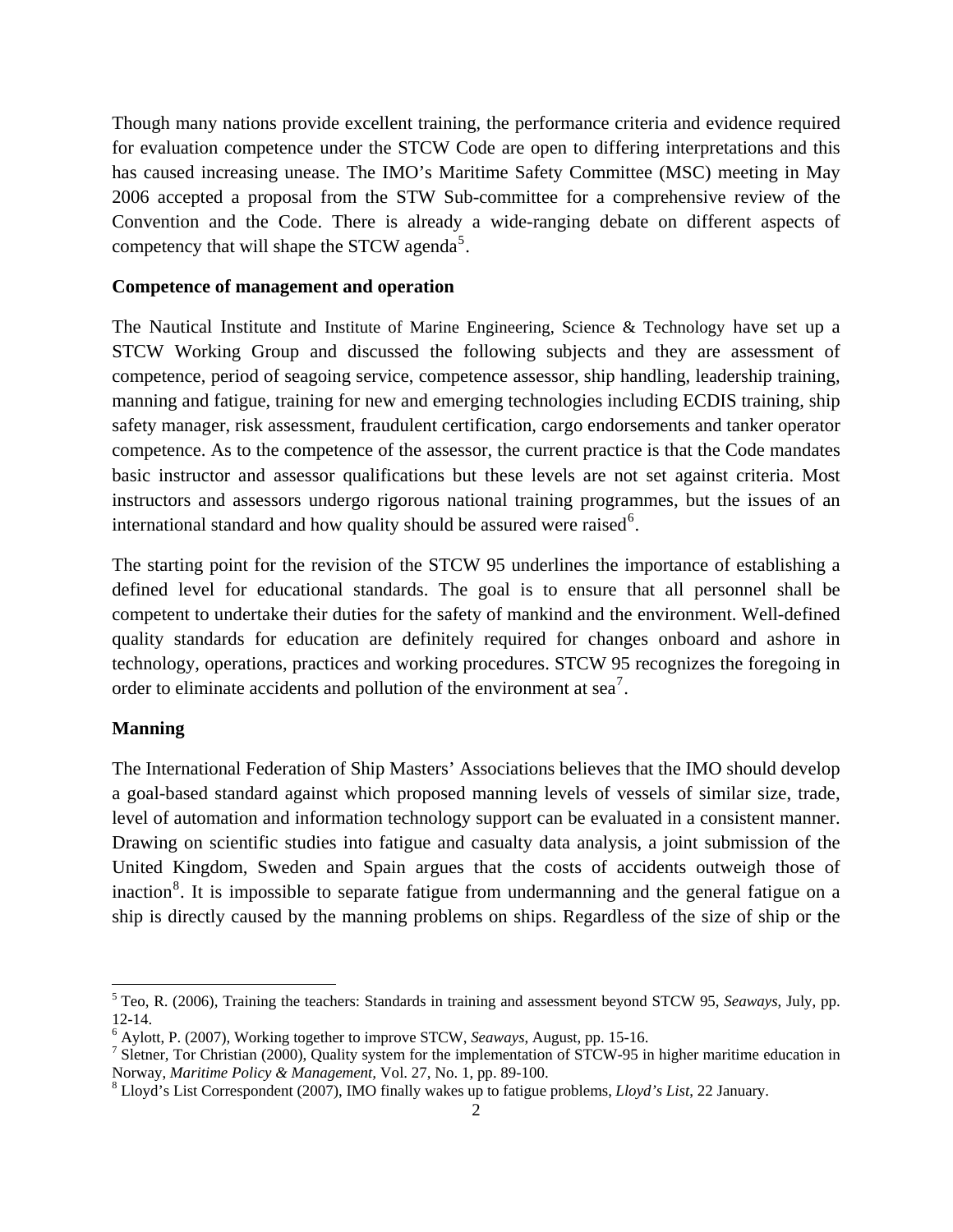flag, the undermanning problem is universal in its effect. There is overwhelming evidence that fatigue causes many accidents at sea and in port, in addition to the general reduction in safety<sup>[9](#page-2-0)</sup>.

To reduce fatigue, hours of work and rest at sea need to be sufficiently balanced so that seafarers are adequately rested before performing their duties. Equipment specific and generic training is raised. Medical fitness is another perennial issue. The standards should not only reflect the need for seafarers to be healthy but also fit enough to carry out their duties. As a time when people working ashore are expressing more and more of an interest in staying fit, eating healthily and maintaining well being, may be it is time for the medical fitness standards to address more than just an instantaneous assessment of fitness as an absence of ill health $^{10}$  $^{10}$  $^{10}$ .

#### **Documentation and paper work**

Apparently different views were strongly expressed on the changes of the ISM Code in different occasions. One of the leading loss prevention experts in shipping, Eric Murdoch, of Standard P&I Club listed some problems on the ISM Code and they are that an excessive emphasis on paper; some systems imply failure to manage safety because of excessive concentration on control without effective auditing; the Code is flawed and does not promote a risk-based management; and the role of the superintendent is diminished to checking the ship's machinery<sup>[11](#page-2-2)</sup>.

The independent group of experts of the MSC under the IMO was highly critical of an excessive paper-based bureaucracy. They based their findings on a questionnaire-type survey of subjective views and opinions, because the data available on the code's impact on safety and pollution prevention were either lacking or incompatible to allow for reliable analysis<sup>[12](#page-2-3)</sup>. The responses indicate that greater efficiency improvements could be achieved through streamlining and reducing paperwork, increased use of information technology and integration of shipboard documents for the ISM Code and the International Ship and Port Facility Security (ISPS) Code<sup>[13](#page-2-4)</sup>.

#### **Safety culture**

 $\overline{\phantom{a}}$ 

The operational effectiveness of the ISM Code is studied by the Seafarers International Research Centre of Cardiff University, Wales and job insecurity, fear of accountability and criminalization, and shipboard hierarchy were identified as major obstacles. The study suggested that top priority should be given to bring about a common understanding, at all levels of company and shipboard personnel, of the principles of occupational health and safety self-management<sup>[14](#page-2-5)</sup>. The group of experts of the Maritime Safety Committee concluded that respondents who had embraced a

 $9$  Lloyd, M. (2008), Manning and fatigue, Seaway, July, pp. 27-29.

<span id="page-2-2"></span><span id="page-2-1"></span><span id="page-2-0"></span><sup>&</sup>lt;sup>10</sup> Giddings, I. (2006), Revising STCW: An opportunity for the Institute, *Seaways*, December, pp. 8-9.<br><sup>11</sup> Brewer, James (2007), Murdoch calls for ISM overhaul to put a lid on 'human error', *Lloyd's List*, 13 Septembe

<span id="page-2-4"></span><span id="page-2-3"></span>

<span id="page-2-5"></span>